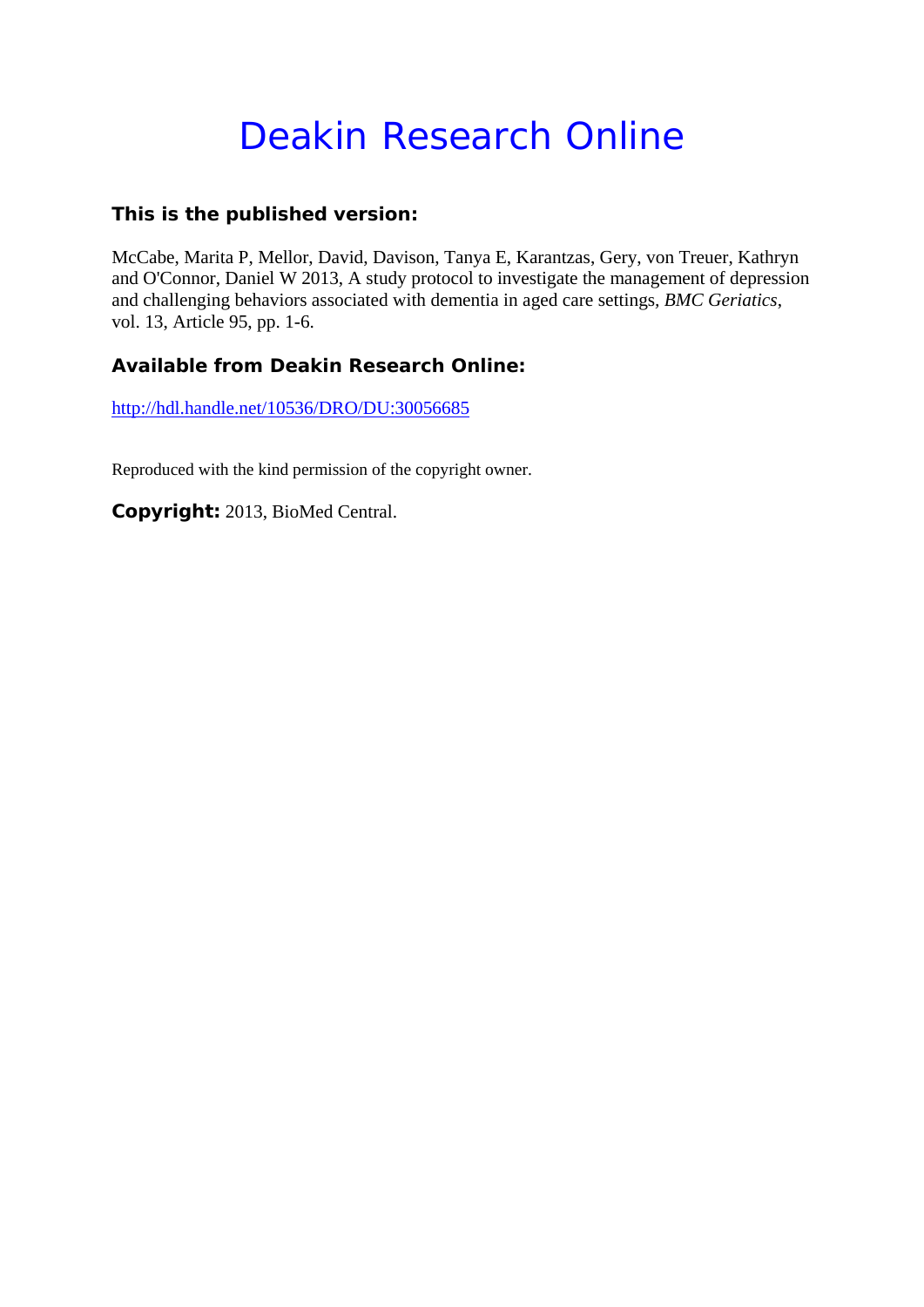# **RESEARCH ARTICLE Example 2014 12:30 The SEAR CHA RTICLE**



# A study protocol to investigate the management of depression and challenging behaviors associated with dementia in aged care settings

Marita P McCabe<sup>1\*</sup>, David Mellor<sup>1</sup>, Tanya E Davison<sup>2</sup>, Gery Karantzas<sup>1</sup>, Kathryn von Treuer<sup>1</sup> and Daniel W O'Connor<sup>2</sup>

## Abstract

**Background:** The high occurrence and under-treatment of clinical depression and behavioral and psychological symptoms of dementia (BPSD) within aged care settings is concerning, yet training programs aimed at improving the detection and management of these problems have generally been ineffective. This article presents a study protocol to evaluate a training intervention for facility managers/registered nurses working in aged care facilities that focuses on organisational processes and culture as well as knowledge, skills and self-efficacy.

Methods: A Randomised Control Trial (RCT) will be implemented across 18 aged care facilities (divided into three conditions). Participants will be senior registered nurses and personal care attendants employed in the aged care facility. The first condition will receive the training program (Staff as Change Agents - Enhancing and Sustaining Mental Health in Aged Care), the second condition will receive the training program and clinical support, and the third condition will receive no intervention.

Results: Pre-, post-, 6-month and 12-month follow-up measures of staff and residents will be used to demonstrate how upskilling clinical leaders using our transformational training approach, as well as the use of a structured screening, referral and monitoring protocol, can address the mental health needs of older people in residential care.

**Conclusions:** The expected outcome of this study is the validation of an evidence-based training program to improve the management of depression and BPSD among older people in residential care settings by establishing routine practices related to mental health. This relatively brief but highly focussed training package will be readily rolled out to a larger number of residential care facilities at a relatively low cost.

Trial registration: Australia and New Zealand Clinical Trials Register (ANZCTR): The Universal Trial Number (UTN) is [U1111-1141-0109.](http://www.ANZCTR.org.au/)

Keywords: Challenging behaviors, Depression, Aged care, Organizational barriers, Staff training

## Background

Mental health disorders are common in aged care settings. A review of the literature reported that almost one third of aged care residents have depressive symptoms, while an estimated 10% of aged care residents meet criteria for a current diagnosis of Major Depressive Disorder (MDD) [\[1\]](#page-6-0). Despite the awareness of the high



In addition, more than half of the aged care population is estimated to demonstrate Behavioural and Psychological Symptoms of Dementia (BPSD), such as agitation, verbal and physical aggression, sleep disturbance, and wandering [\[1](#page-6-0)]. Research has demonstrated that these



© 2013 McCabe et al.; licensee BioMed Central Ltd. This is an Open Access article distributed under the terms of the Creative Commons Attribution License [\(http://creativecommons.org/licenses/by/2.0\)](http://creativecommons.org/licenses/by/2.0), which permits unrestricted use, distribution, and reproduction in any medium, provided the original work is properly cited.

<sup>\*</sup> Correspondence: [marita.mccabe@deakin.edu.au](mailto:marita.mccabe@deakin.edu.au) <sup>1</sup>

<sup>&</sup>lt;sup>1</sup>School of Psychology, Deakin University, 221 Burwood Highway, Burwood, Melbourne 3125, Victoria, Australia

Full list of author information is available at the end of the article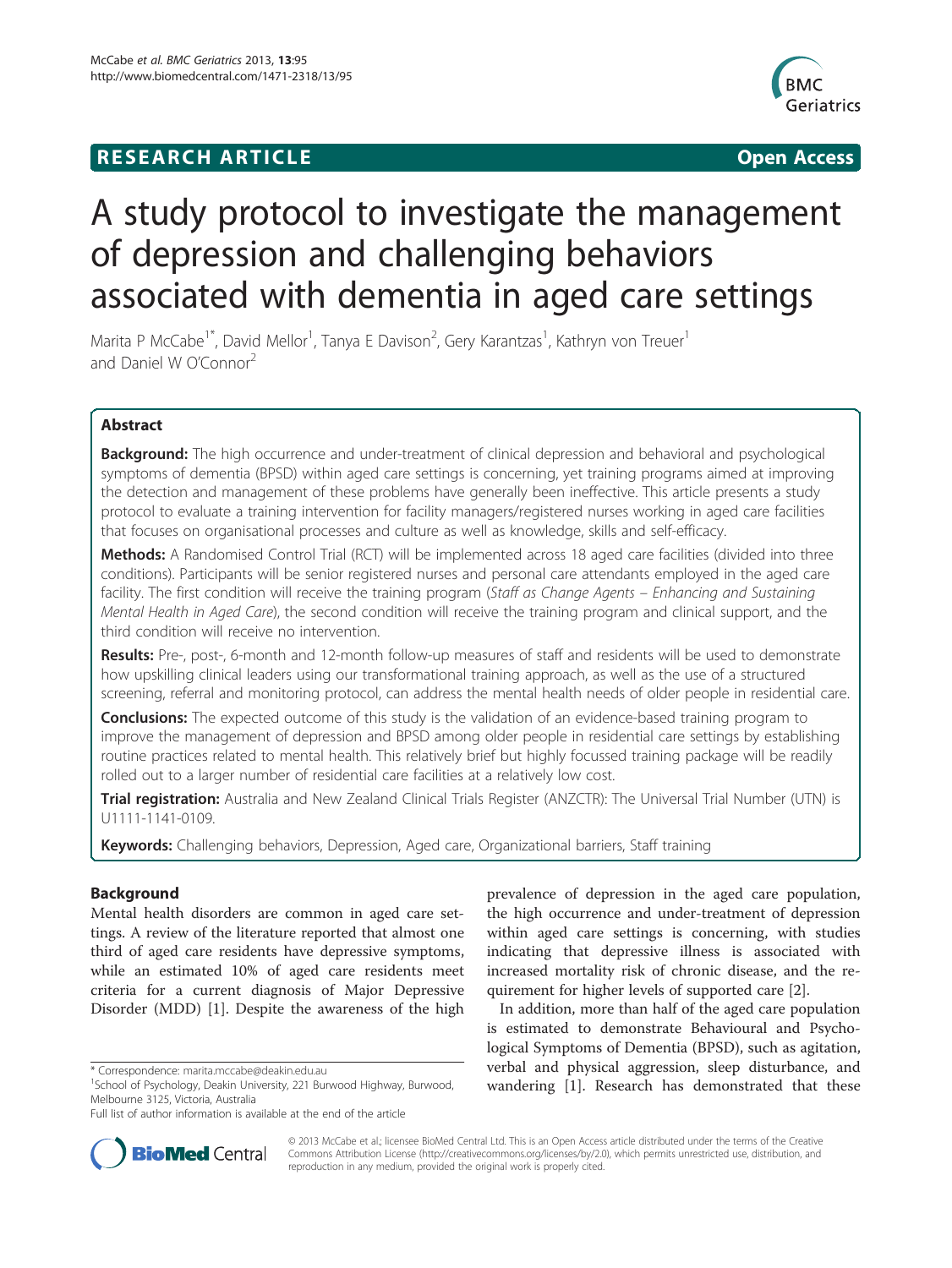disturbances are not well managed by staff in the aged care sector [\[3](#page-6-0)]. This is of particular concern as the failure to adequately care for older people with BSPD is associated with serious adverse outcomes, including increased falls and injury, the use of restraints, social isolation, admission to a psychiatric inpatient ward, and stress and burnout among care staff [\[4,5\]](#page-6-0).

Aged care staff have the potential to play a key role in the detection, assessment, management, and ongoing monitoring of mental health disorders among their care recipients. However, research suggests that these staff receive little training in mental health and commonly hold misconceptions about disorders such as depression and BPSD [[6,7\]](#page-6-0), and as a result, have demonstrated poor skills in managing residents with these disorders [[8,9](#page-6-0)]. In the project described in this paper, senior clinical and organisational leaders as well as senior Registered Nurses (RNs) and Personal Care Assistants (PCAs) will participate in a transformational training program to better detect and manage depression and BPSD. The program also focuses on how to improve workplace climate and effective leadership in mental health practices. Transformational training is an approach that is specifically designed to address factors related to organisational leadership and workplace climate, and so ensure that organisational barriers to the effective implementation of training into practice are resolved [[10-13\]](#page-6-0). Research has confirmed that transformational training leads to increased trust, commitment, staff engagement, perceived management support, and cohesion [[11,12\]](#page-6-0), which are fundamental to effective and sustained change in organisational practices [[13](#page-6-0)]. This, in turn, will allow these staff to encourage, inspire and motivate other staff to internalise and routinely use strategies to manage depression and BPSD and referral practices.

The aim of this paper is to outline the hypotheses of the current study, to describe the method utilized in the study design, and the development and proposed evaluation of the Staff as Change Agents Program - an educational and transformational training program for professional care staff in residential aged care.

#### Hypotheses and expected outcomes

It is hypothesised that the transformational training program will be superior to care as usual in terms of:

- Organisational strategies to manage depression and BPSD, and
- Staff knowledge and skills in the provision of mental health care;
- Workplace climate factors such as staff trust, teamwork/cohesion, communication and supportive workplace relations;
- Staff factors such as stress, job satisfaction, and turnover; and
- Severity of resident depression and BPSD.

It is also hypothesised that supplementing the transformational training program with clinical support from a mental health nurse specialist will lead to greater benefits than the same program without clinical support.

#### **Methods**

#### Study design

A cluster randomised controlled design will be employed in this study, with participating facilities allocated to one of three conditions. The first condition will implement the training program in six facilities. The second condition will involve the implementation of the training program in another six facilities with the additional provision of clinical support to assist staff in these facilities with the roll out of the strategies and training offered in the program. Clinical support will be provided by an experienced and appropriately trained mental health specialist who will be situated within each facility for approximately one day per week for a six month period. The third condition will include six facilities that will participate in our project as a 'care as usual' control group. All participating facilities will be randomly allocated to one of these three conditions, and the control condition will have access to the training program at the end of their participation in the no-intervention condition.

#### Target population

A total of 108 staff will participate in the study, including 54 senior staff (i.e., 3 facility managers and/or RNs from each of the 18 facilities) and 54 senior PCAs (i.e., 3 PCAs from each of the 18 facilities).

A total of 360 residents will be recruited to participate in the study. Across each of the 18 facilities, 10 residents with dementia who present with BPSD will be selected through consultation with facility staff. Similarly, 10 residents with undetected and untreated depression will be recruited across all 18 facilities. Initially depressed residents will be identified through examination of resident files and existing documentation collected for every Australian resident (known as the Aged Care Funding Instrument [ACFI]), which includes a depression screening instrument – the Cornell Scale for Depression in Dementia [\[14](#page-6-0)]. However final recruitment will be based on a Research Fellow conducting the Cornell Scale and selecting residents with a Cornell score of 8 and above (must include low mood in symptom count).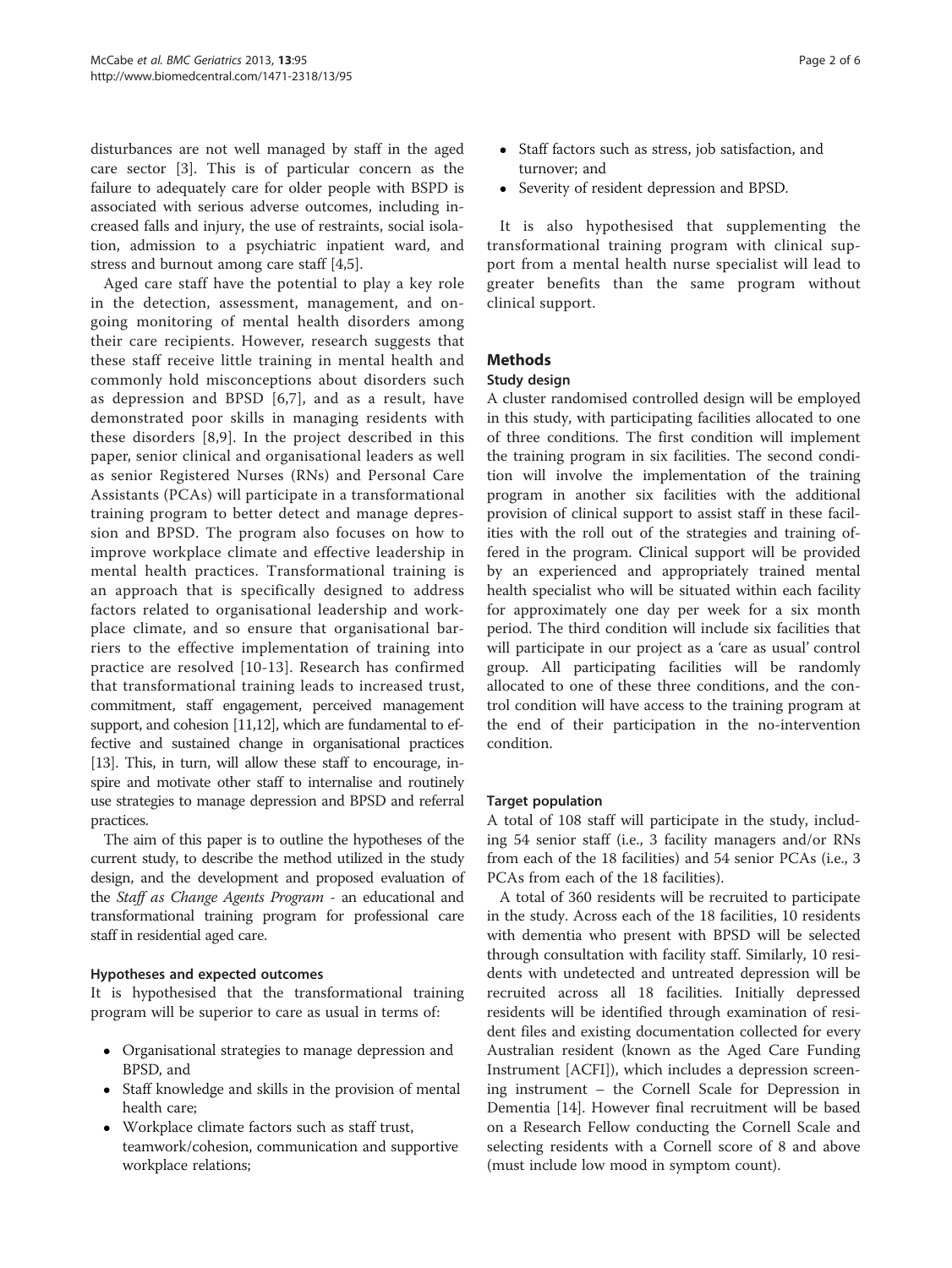#### Intervention program

The four-session Staff as Change Agents – Enhancing and Sustaining Mental Health in Aged Care program was developed based on evidence from the researchers' previously established training programs, previous findings in relation to organizational barriers in aged care, and current programs using transformational training in other settings [[15\]](#page-6-0). An additional booster session focussed on organizational barriers to mental health care is also included four weeks after the completion of the program. The transformational training program is a multi-faceted approach that trains staff in the detection and management of depression and BPSD, and then develops leaders' abilities to support staff through organisational change. Specifically, it trains staff in how to encourage, inspire and motivate other staff to internalise and routinely use strategies to manage depression and BPSD and referral practices. It enables staff to see these strategies as important and meaningful to residents and the teams themselves. The training also highlights the relational aspects of teams, providing leaders with training in developing trust, cohesion and communication amongst team members (see Table 1). This training approach is vastly different from the way that aged care teams typically function at present, with for example,

managers often engaging in transactional behavior that try to gain staff compliance via offering rewards, or punishing deviations from procedures – a managerial style that results in emotional exhaustion, staff burnout, and poor adherence to workplace initiatives [\[16\]](#page-6-0).

#### Evaluation of the training program Evaluation measures for aged care staff

All of the following measures will be completed by aged care staff at the 18 residential facilities at preintervention, post-intervention, 6-month and 12 month follow-up (or equivalent time for the control group).

- 1. Knowledge of Late Life Depression Scale Revised. Developed by our team with a sample of 320 care staff in our previous study, an expanded version of this questionnaire will be used to measure staff knowledge of depression and BPSD (Karantzas et al., in press). This instrument was validated with confirmatory factor analysis and has good psychometric properties. It was also sensitive to change in knowledge of depression in our pilot evaluation [[4](#page-6-0)].
- 2. Confidence in Working with Depressed Older People Scale. This four-point Likert scale will be used to

| <b>Session 1</b>                                                                                                    | Session 2                                                                                                                                            | Session 3                                                                                 | Session 4                                                                                                                  | <b>Booster session</b>                                                                                                               |
|---------------------------------------------------------------------------------------------------------------------|------------------------------------------------------------------------------------------------------------------------------------------------------|-------------------------------------------------------------------------------------------|----------------------------------------------------------------------------------------------------------------------------|--------------------------------------------------------------------------------------------------------------------------------------|
| • Depression and<br>Workplace Environment                                                                           | • Behavior of Concerns Associated<br>with Dementia                                                                                                   | • Staff as Change<br>Agents                                                               | • Sustaining Mental Health<br>in Aged Care                                                                                 | • Approximately 4 weeks after<br>session 4                                                                                           |
| • detect symptoms of<br>depression and how to<br>recognise masked<br>symptoms of depression                         | • describe and discuss challenging<br>behavior of residents with<br>dementia                                                                         | • explore workplace<br>environment factors<br>for improving<br>mental health<br>protocols | • identify key issues that<br>lead to resistance to change<br>in the detection and<br>management of depression<br>and BPSD | • review skills and instruments<br>introduced in sessions one<br>and two                                                             |
| • adopt effective<br>communication and<br>psychosocial strategies<br>when dealing with<br>residents with depression | • explore workplace challenges                                                                                                                       | $\cdot$ examine<br>workplace<br>outcomes.<br>strengths and gaps                           |                                                                                                                            | • revisit staff competencies in<br>using these instruments                                                                           |
| • use checklist and refer<br>resident on to a senior<br>staff member                                                | · review "Assessment &<br>Management Tool for Staff"                                                                                                 | · define effective<br>leadership behavior                                                 |                                                                                                                            | • additional training using the<br>Cornell Scale for Depression in<br>Dementia and the assessment<br>tool for staff to better manage |
| · administer Cornell Scale<br>for Depression in<br>Dementia                                                         | · discuss benefits and challenges<br>using this assessment                                                                                           | • discuss key<br>attributes and<br>behavior for<br>facilitating change                    |                                                                                                                            |                                                                                                                                      |
| define workplace<br>environment and the<br>factors that influence staff<br>attitudes and behavior                   | explore how staff can implement<br>this assessment tool using the<br>enabling factors of effective<br>communication, trust, teamwork<br>and cohesion |                                                                                           |                                                                                                                            | challenging behavior                                                                                                                 |
| · identify facility's work<br>environment                                                                           |                                                                                                                                                      |                                                                                           |                                                                                                                            | • review mental health<br>protocols and the sustained<br>implementation of the<br>instruments                                        |

Table 1 Delivery format and content of the Staff as Change Agents – Enhancing and Sustaining Mental Health in Aged Care training program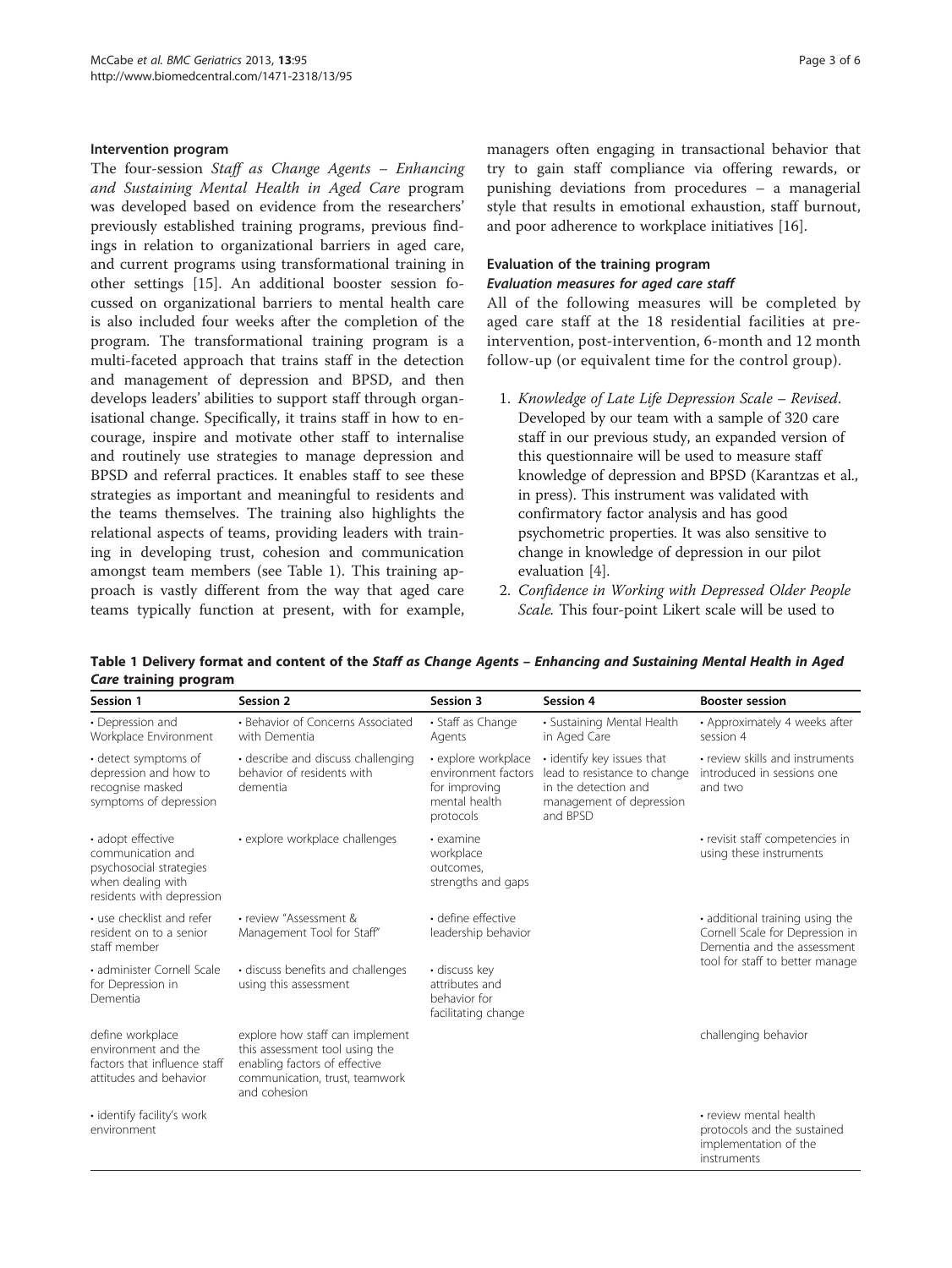measure how confident staff members felt working with people with depression: 'Not at all confident' to 'Very confident'.

- 3. Self-Efficacy in Working with Depression Scale. Developed in our previous study, an expanded version of this questionnaire will be used to measure staff self-efficacy in caring for residents with depression and dementia [[17](#page-6-0)]. Three aspects are measured, reflecting the tasks typically required of staff in working with depressed people: 'Detecting Depression', 'Responding to Depression', and 'Communicating with Patients'. Each subscale has strong internal reliability (Cronbach's  $\alpha$  > .90, and has demonstrated sensitivity to change [[17](#page-6-0)].
- 4. Strains in Nursing Care and Work Scale [\[17\]](#page-6-0). This questionnaire contains situations and thoughts or feelings which can arise when caring for people with dementia. Staff members will rate how often they encounter these situations and feelings and, when they occur, how much stress they experience.
- 5. Working Environment Scale. This scale will be used to assess aspects of the work environment, including emotions, job satisfaction, work-related problems, views about the organisation and turnover intention.
- 6. Organisational Climate Questionnaire. This 40-item questionnaire will be used to assess eight workplace climate variables [\[18\]](#page-6-0). Each of these subscales has good internal consistency ( $α$  > .80).
- 7. Interpersonal Communication Competence Scale-Short Form (ICCS-SF). This 15-item measure will be used to assess workplace climate variable of communication]. This scale has been found to have excellent reliability ( $\alpha$  > .93) (DeSanctics M, Karantzas GC: The psychometric properties of the Communication Competence Scake – short form; 2012. Unpublished manuscript).
- 8. Transformational/Transactional measure. This will be used to assess workplace behavior when working with colleagues.
- 9. Trust Scale. This scale will be used to assess current perceptions of work colleagues. This scale was adapted from the Trust Scale developed by Rempel, Holmes and Zanna [[19](#page-6-0)].
- 10. Readiness for Organisational Change This four-factor scale measures current perceptions of the organisation [\[20\]](#page-6-0). Coefficient alphas for the four factors were .94 for Appropriateness, .66 for Personally Beneficial, .87 for Management Support and .82 for Change Efficacy [\[20](#page-6-0)].

## Evaluation measures for aged care residents

1. Depression referral rates to primary and specialist health services will be recorded at each data

collection period. Participating staff will be asked to keep records of all such referrals. This will be validated by an examination of files on a bi-monthly basis for 12 months after the implementation of the MHCTC program.

- 2. The management of depression and BPSD will be assessed through a review of the residents' files by a blinded assessor who is familiar with aged care documentation. The documentation reviewed will include the resident care plan, progress notes, medical notes and medication charts. The review will focus on records of assessment, monitoring of symptoms, medical referrals, pharmacological and non-pharmacological treatment and nurse-led strategies to manage symptoms. The review will be conducted on a bi-monthly basis for 12 months after the implementation of the MHCTC program.
- 3. Severity of BPSD will be assessed using the Cohen-Mansfield Agitation Inventory [[21\]](#page-6-0), rated by two facility staff members who typically observe the resident on the morning and afternoon shifts.
- 4. Severity of depression will be assessed using the Cornell Scale for Depression in Dementia [\[14\]](#page-6-0) rated by a blinded Research Fellow.

#### Procedure

Staff participants in all facilities, including the control condition, will be asked to complete survey measures prior to commencing the program and again at the conclusion of the program and at 6 and 12 month follow-up.

For the staff in the training program conditions, each training session will take approximately two hours to complete during work time, and will include discussions, role plays and handouts. The clinical support (for the six facilities in training and clinical support conditions) will assist staff in implementing the training received in the detection and management of depression and BPSD. Further, the clinician will work with staff to implement the strategies in the program to address the organizational barriers that act against the mental health needs of residents being addressed. Participants will also be asked to complete work practice activities in between sessions. The protocol adopted for the study is outlined in Figure [1.](#page-5-0)

## Results

## Data analysis

For analysis of differences in facilities at baseline, analysis of variance (ANOVA) will be used, with Fisher's Exact test for analysing categorical variables. For changes over time, repeated measures multiple analysis of covariance (MANCOVA; controlling for group baseline scores on outcome measures) will be used for our continuous measures associated with staff outcomes. Longitudinal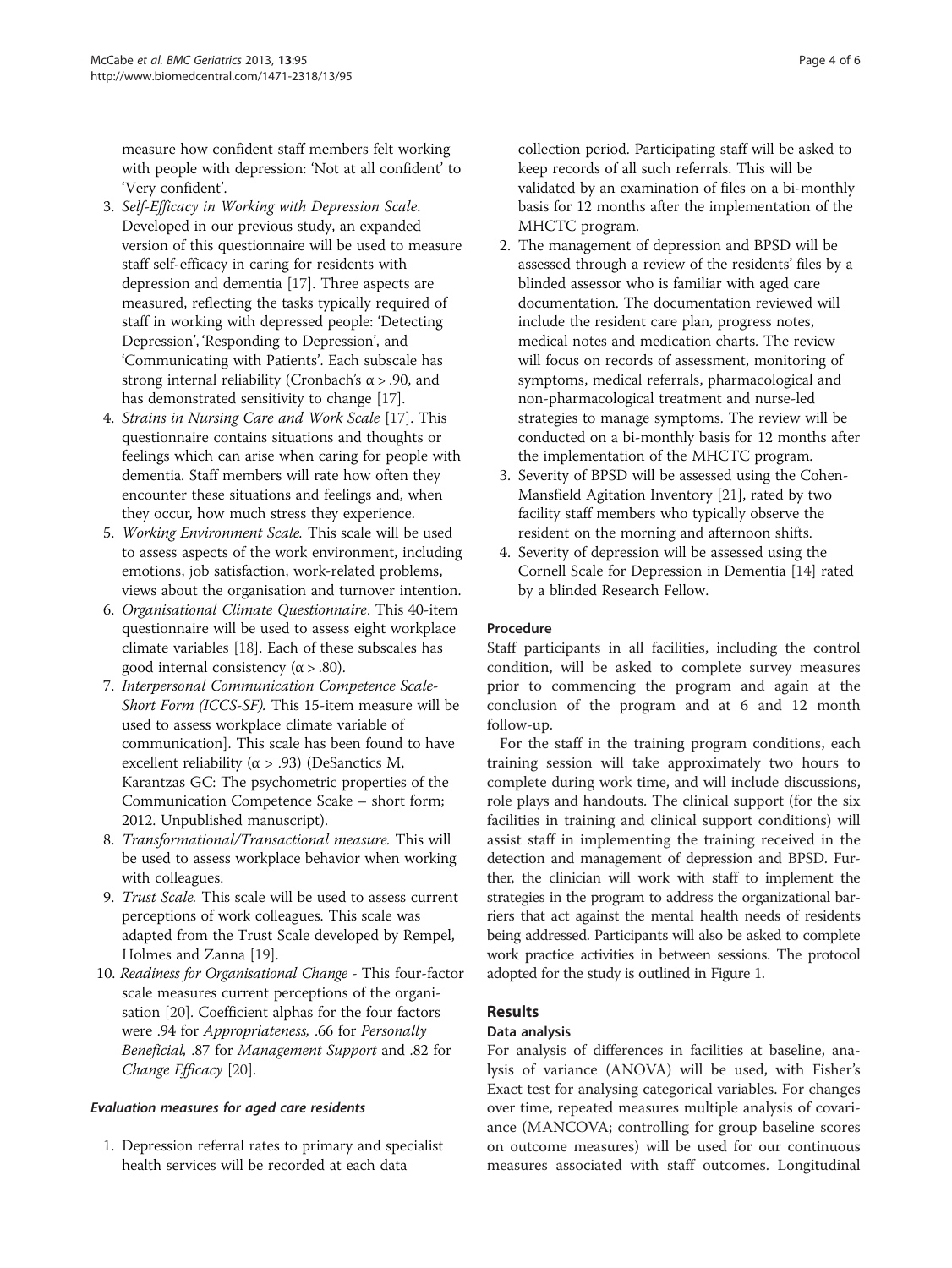<span id="page-5-0"></span>

Configural Frequency Analysis (CFA) will be used to analyse change in categorical variables such as number of depression and BPSD referrals prior, immediate post training, at 6-month and at 12-month training followup. CFA is a technique analogous to repeated measures MANCOVA that allows for the estimation of trends and group differences over time but for categorical variables. Allowing for a  $20\%$  attrition rate – a rate of attrition common in our past studies – we have calculated that we will maintain at least 28 staff and 96 residents per condition at 12-month follow-up. Based on our estimated sample size in each of the conditions at 12-month follow-up, and with the expectation of a small-to-moderate effect size  $d = .20$ , the power of the analyses for aged care resident data is calculated at 0.99, and for the staff data at .91 at the two-sided significance level of  $\alpha = .05$ for both our mean difference testing and categorical analyses [[22\]](#page-6-0).

#### Consent and ethics

All participating aged care staff and aged care residents will be provided with a plain language statement and will be asked to give written informed consent to participate. For staff this will be to participate in the staff training and questionnaire completion. Informed consent to examine resident documentation at the facility and collect outcome data will be obtained from the residents themselves, or if they are unable to provide consent, from their family or guardian. Staff will be paid for both the time spent in the training program as well as for the completion of the questionnaires. Upon completion of the study, participating aged care facilities will receive a plaque and staff members will receive individual certificates. The project has been approved by the Deakin University Human Research Ethics Committee (HEAG-H120\_2012 and DU-HREC 2013–013).

## **Discussion**

Organisational barriers clearly limit the effective translation of skills into the routine care practices of staff to address depression and BPSD among residents in aged care facilities. The project described in this article will implement and evaluate two interventions that are designed to address the organisational barriers to mental health care (transformational staff training program and clinical support). It is expected that the project will demonstrate that with the transformational training program, a more accurate identification of depression and the causes of BPSD will ensue, resulting in appropriate treatment being delivered. This will result in less distress and improved quality of life for both residents and staff, and improve the job satisfaction of aged care staff, thereby reducing staff turnover. It will also determine the extent to which external specialist clinical support is required to produce optimal outcomes, an issue that to date has not been clearly determined, and which is essential for appropriate service planning.

## **Conclusions**

The model for best practice that is identified through this study will provide a framework for the development of training programs for staff to address mental health